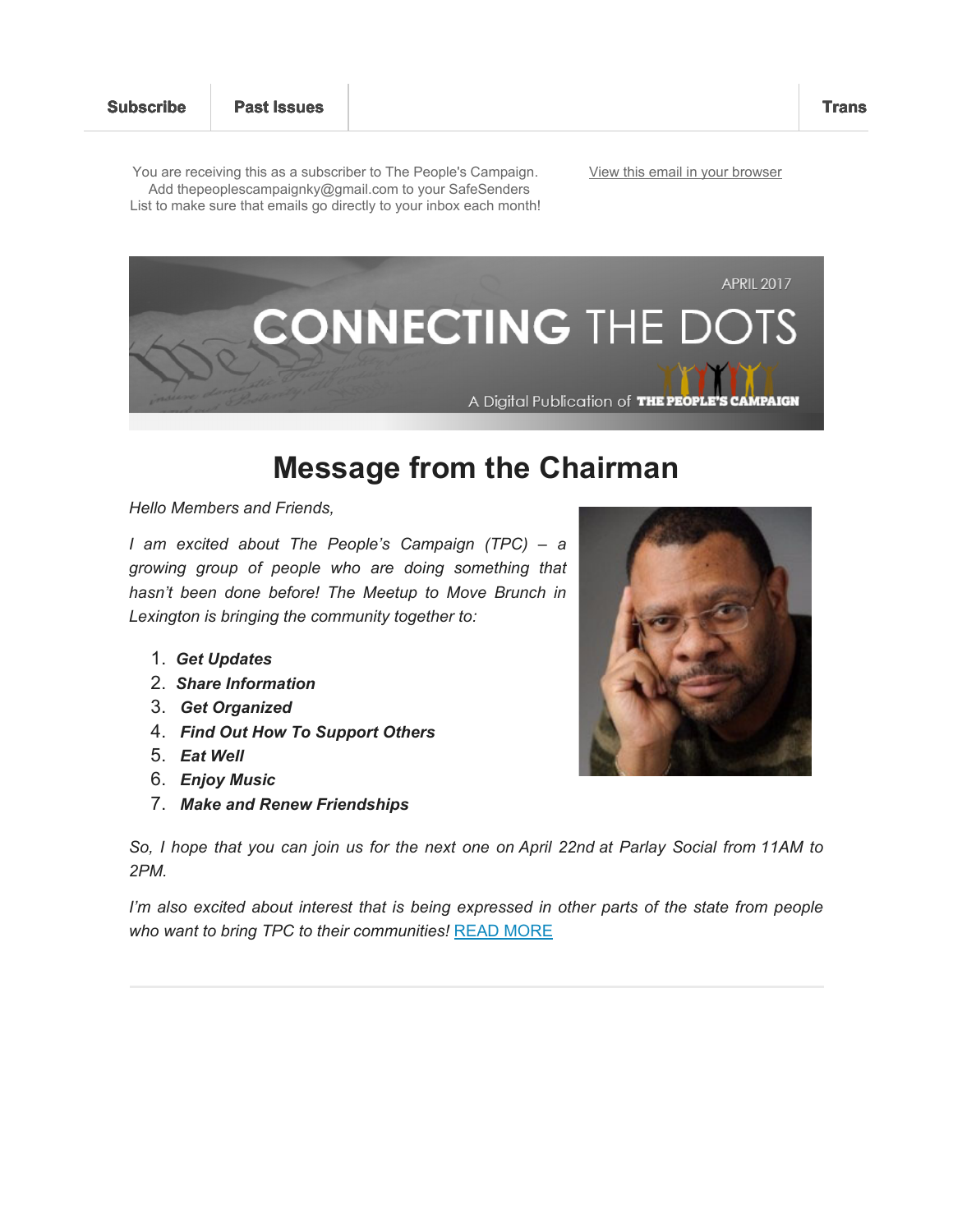

# **You Should Still Care About Bevin versus Beshear**

*By: Junis L. Baldon*

The latest salvo in the ongoing battle between Governor Matt Bevin and Attorney General Andy Beshear trickled into the General Assembly this past legislative session, and almost led to a fundamental restructuring of executive power in Kentucky. HB 281, which started as an effort to increase public transparency and oversight over the Attorney General's use of outside legal counsel, turned into a fight about the authority of the Attorney General to represent Kentuckians in state and federal courts. Amendments by Senate President Robert Stivers to HB 281 threatened to strip the Attorney General of certain powers to litigate cases on behalf of the Commonwealth. HB 281 could have opened a new dynamic in the Beshear-Bevin political feud, and had tremendous implications for average Kentuckians. READ MORE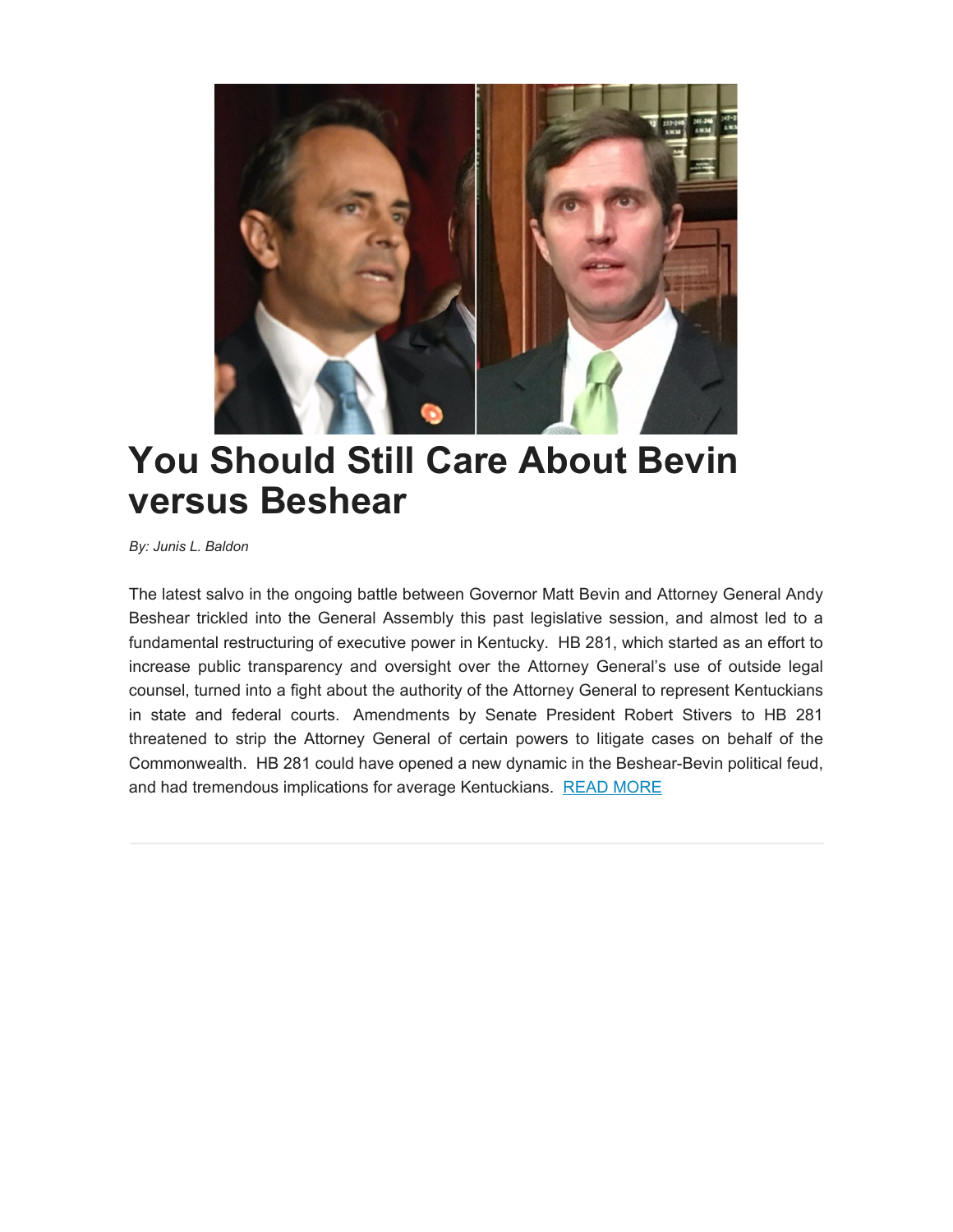

## **Prisons and Jails: The New Asylums**

*By: Joyce Carmouche*

I recently showed a film in one of my classes entitled, "The New Asylum". The film illustrated in detail, the housing and treatment of the mentally ill in prisons and jails. While the film highlighted one of the better programs in existence in a maximum-security prison, it also brought home the flaws in a system that allows persons who are ill to be confined in a manner that can only add to their mental instability. It always occurs to me, we should be concerned about this. READ MORE



## **You're Invited! Meetup To Move Brunch**

**When:** Saturday, April 22nd, 11AM-2PM

**Where:** Parlay Social, 249 W. Short St.

**Tickets:** \$16 per person (BUY TICKETS)

The People's Campaign is excited to host our second Meetup To Move Brunch this



### **You're Invited: The Legacy Ball**

**When:** May 5, 2017

**Where:** Woodford Reserve Club at the New Commonwealth Stadium

**Tickets:** \$100 per person

The Horse Capital of the World is the place to be, on May 5, 2017, for The Legacy Ball. This red carpet event will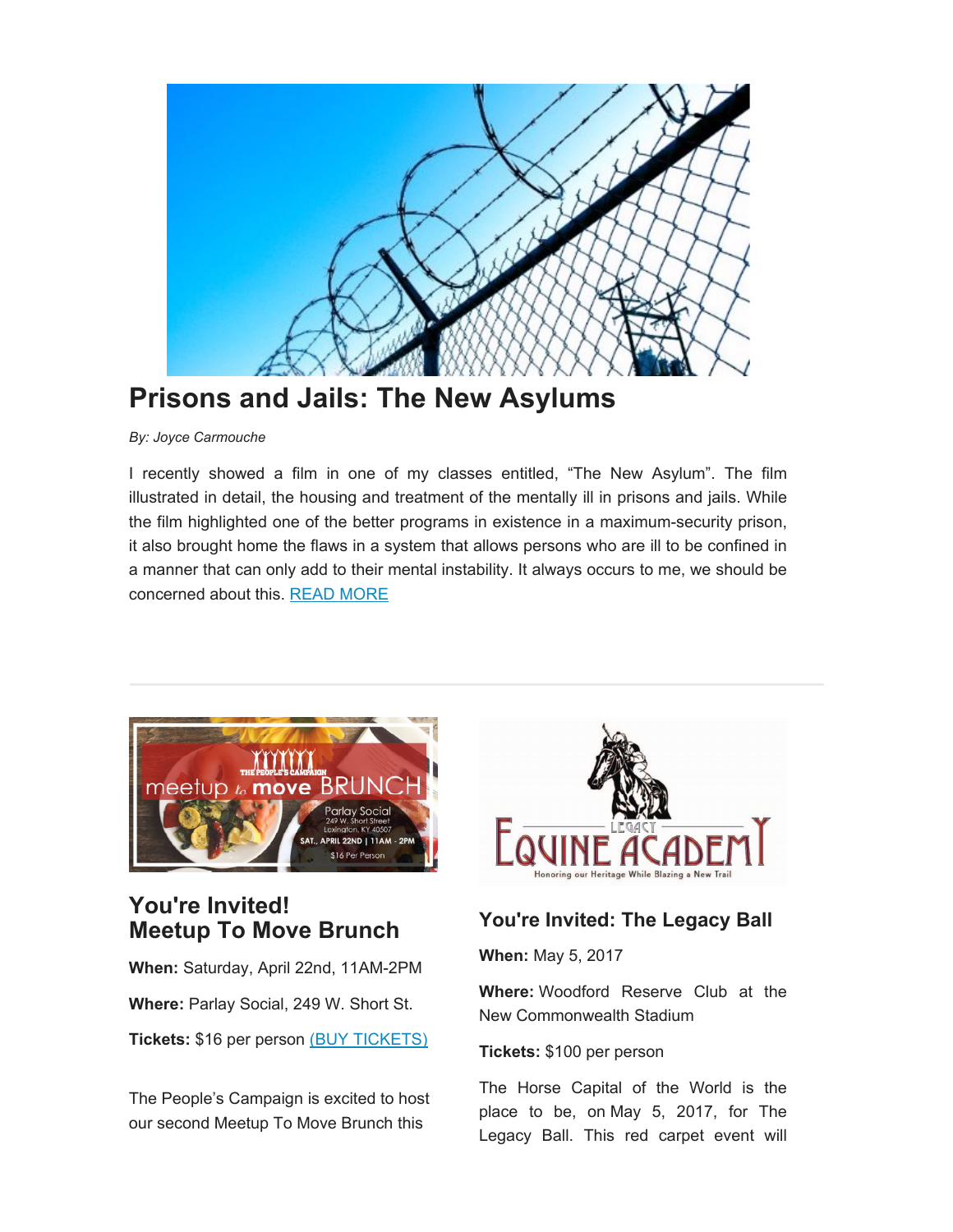Saturday, April 22<sup>nd</sup>, from 11 am  $-$  2 pm at Parlay Social in downtown Lexington.

This month, we are pleased to welcome our host for the Brunch, Miss Kentucky 2015 – Clark Davis.

We are also excited to welcome Senator Reggie Thomas to speak about the recent legislative session and specific bills that our community needs to know about!

Tickets for the brunch are \$16 per person, and can be purchased in advance **HERE** or at the door. (Price includes meal and drinks, plus entertainment.)

**To see pictures from the March Meetup to Move Brunch, check out our Facebook page** HERE**!**

Come on out and bring a friend!

celebrate the historic contributions of African-American jockeys and trainers to the equine industry.

The Legacy Ball 2017 will feature:

- Delicious food and hand-served signature cocktails and bourbon
- The sultry sounds of jazz performer Jessie Laine Powell and Dancing with DJ Scott Hammer
- Interactive activities, including simulated race betting
- Exclusive VIP area and indoor and open-air private lounges
- A historical exhibit of African-American racing pioneers; curated by renowned equine expert and author of "The Prince of Jockeys", Pellom McDaniels.

Proceeds will benefit local charities and scholarships for African-American students who aspire to pursue equine education.

For more information and to purchase tickets, visit thelegacyball.com today!

#### **There's never been a better opportunity to make your voice heard!**

If you would like to be a part of this important movement, then click below to Join the People's Campaign or or to learn more about how you can be a part of our efforts!